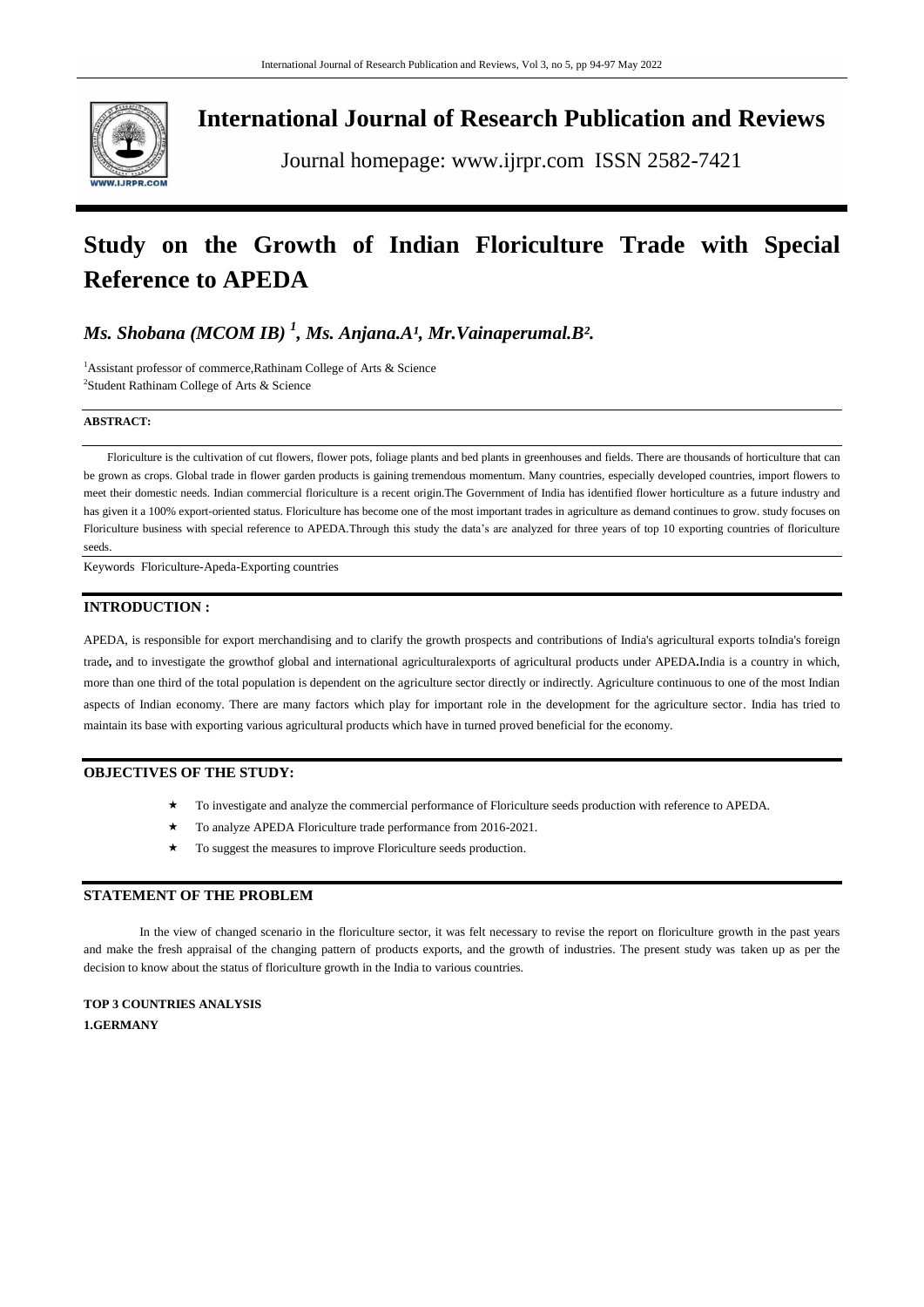

**2.UK**

| <b>YEAR</b>  | <b>VALUES</b> | <b>PERCENTAGE</b> |
|--------------|---------------|-------------------|
| 2018         | 4,470.63      | 38                |
| 2019         | 4,091.67      | 34                |
| 2020         | 3,312.10      | 28                |
| <b>TOTAL</b> | 11,874.40     | 100               |

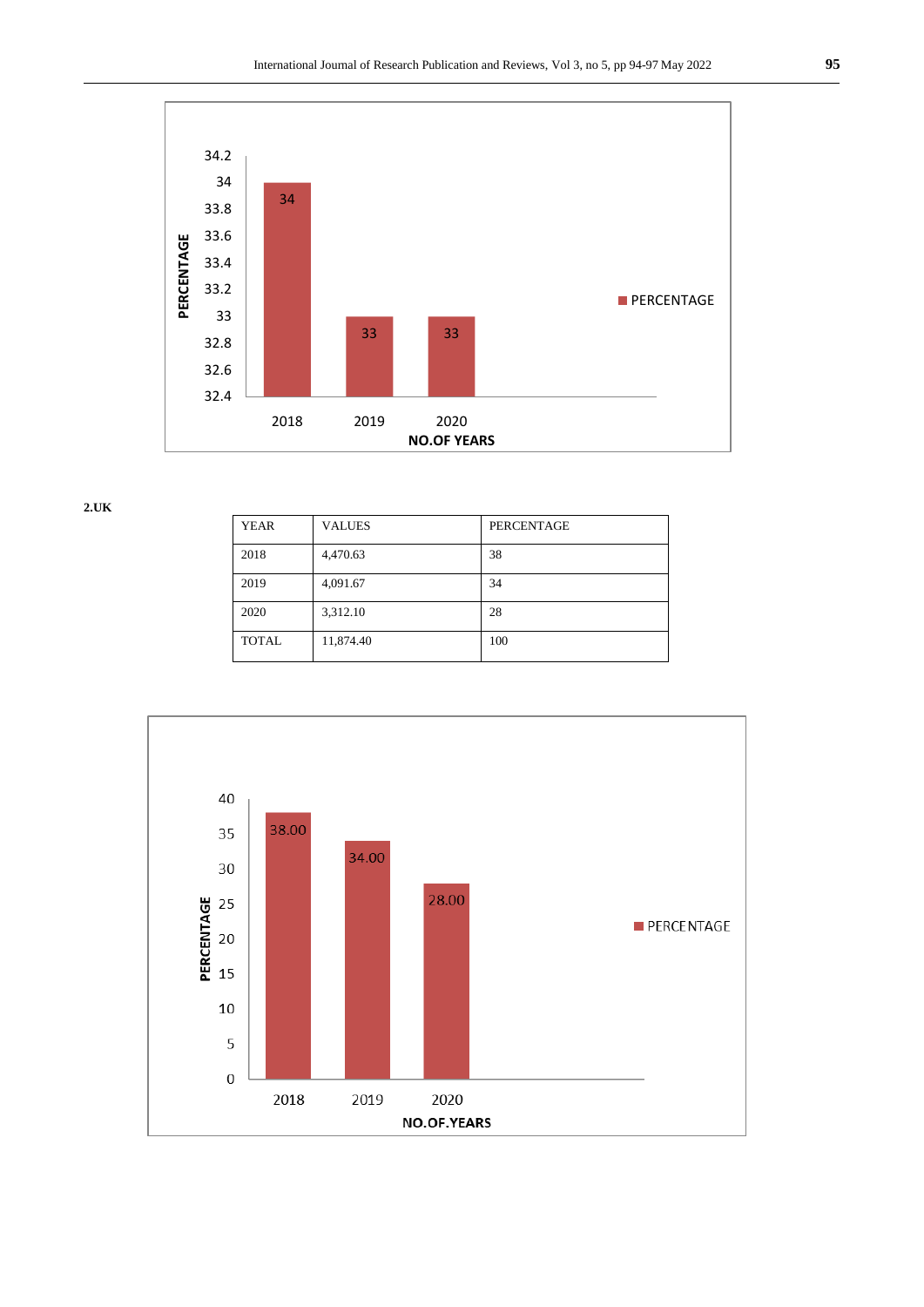#### **3. U ARAB EMIRATES**

| <b>YEAR</b>  | <b>VALUES</b> | PERCENTAGE |
|--------------|---------------|------------|
| 2018         | 3.434.08      | 34         |
| 2019         | 3.311.24      | 32         |
| 2020         | 3.443.22      | 34         |
| <b>TOTAL</b> | 10,188.54     | 100        |



#### **FINDINGS**

- In the year 2018 Germany's floriculture export statistics has highly increased with 34%
- In the year 2018 Uk's floriculture export statistics has highly increased with 38%
- In the year 2018 & 2020 U Arab Emirates floriculture export statistics has highly increased with 34%

#### **SUGGESTION**

Indian government should frame such policies that give powers to farmers to control production and distribution of floriculture seeds, water etc.,

- Export of high value products, horticulture products should be promoted.
- A provision may be made in a in Foreign Trade Policy to facilitate duty free import of such finished products to APEDA registered exporters.
- Ministry of agriculture are requested to provide export oriented production of flower in the cluster by involving private sectors.

### **REVIEW OF LITERATURE:**

**1. Shreeram KP<sup>1</sup> and DS Leelavathi<sup>2</sup> (2015)** Floriculture industry is very dynamic in its varieties and trade volumes. It also gets and more diverse in terms of global actors. Now there are about 120 countries actively involved in the floriculture industry as global manufactures with the Netherlands as an epicenter of world flower production and distribution. This paper aims at examining the recent developments of floriculture industry in Karnataka, particularly in terms of trade with other countries of the world.

**2. SMPC Padmini, TD Kodagoda (2017)**The business is handled by a few exporters, middle level growers and small scale growers. The National Policy Framework of the Government of Sri Lanka (2010) aimed to develop the floriculture sector as a source of income generating pathway to unemployed women in the country.

**3. Giulia Salvini, GJ Hofstede (2020**) Supply chains are increasingly being virtualized in response to globalization and emerging market challenges. Virtualization requires technical innovation using IoT technologies such as smart sensors, and it allows to transmit quality information across the chain.